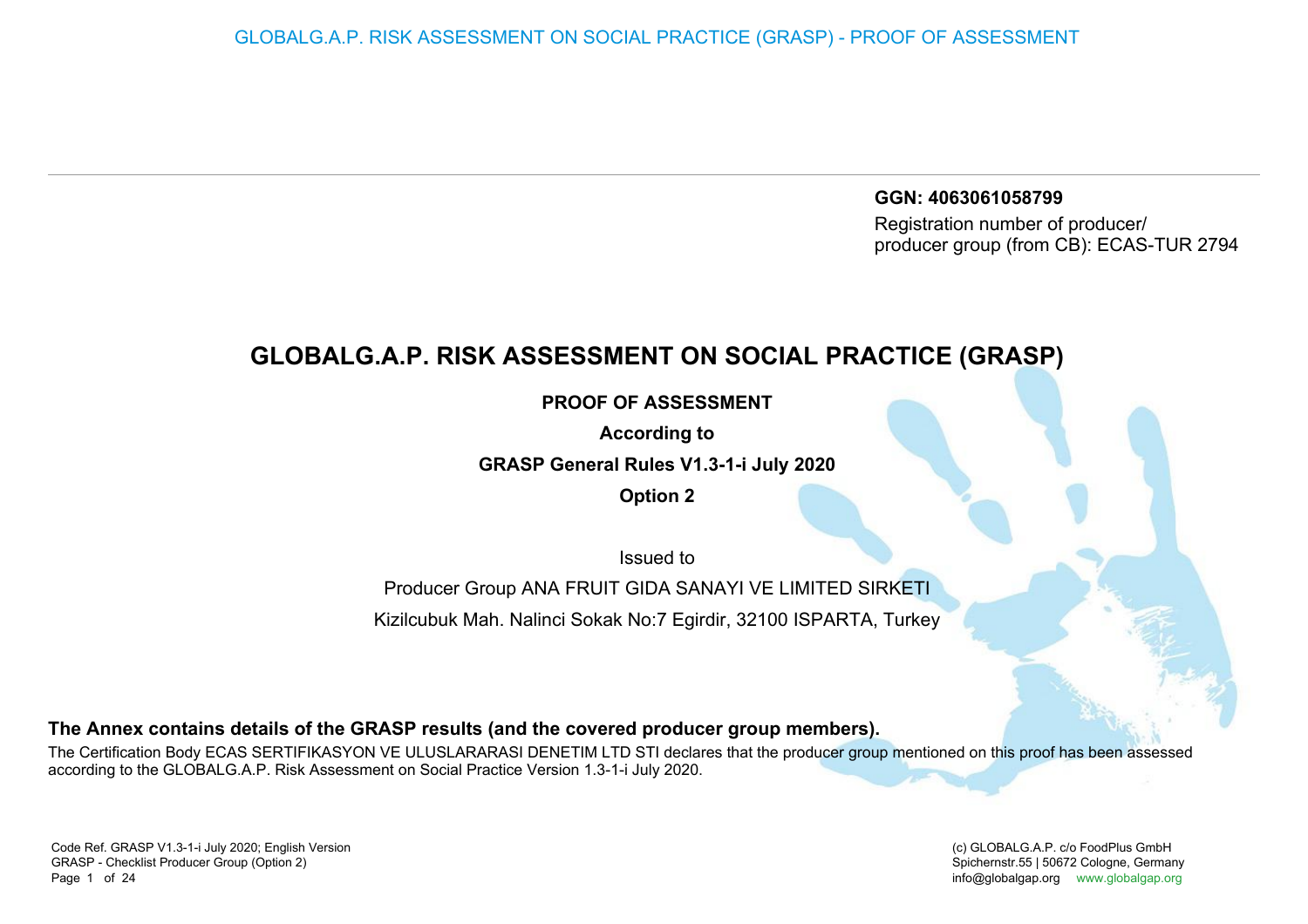## GLOBALG.A.P. RISK ASSESSMENT ON SOCIAL PRACTICE (GRASP) - PROOF OF ASSESSMENT

GLOBALG.A.P.-certified products covered by GRASP:

| <b>Products</b>     | <b>Assessment Number</b> | <b>Product Handling</b> | <b>Remote Assessment</b> | <b>No. of GRASP</b><br>internally assessed<br>producers | Total number of group<br>members |
|---------------------|--------------------------|-------------------------|--------------------------|---------------------------------------------------------|----------------------------------|
| <b>Apples</b>       | 00099-CVVHV-0002         | <b>Yes</b>              | N/A                      |                                                         |                                  |
| <b>Cherries</b>     | 00099-CVVHV-0002         | <b>Yes</b>              | N/A                      | 26                                                      | 26                               |
| <b>Pomegranates</b> | 00099-CVVHV-0002         | <b>Yes</b>              | N/A                      | 13                                                      | 13                               |
| Quinces             | 00099-CVVHV-0002         | <b>Yes</b>              | N/A                      |                                                         |                                  |
| Total:              |                          |                         |                          | 44                                                      | 44                               |

**1.Overall assessment result: Not compliant, but some steps taken** **GGN: 4063061058799**

**2.QMS result: Fully compliant**

## **3. Assessment result in detail:**

| Control Point 1        | Fully compliant |
|------------------------|-----------------|
| <b>Control Point 2</b> | Fully compliant |
| <b>Control Point 3</b> | Fully compliant |
| Control Point 4        | Fully compliant |
| <b>Control Point 5</b> | Fully compliant |
| Control Point 6        | Fully compliant |
| <b>Control Point 7</b> | Fully compliant |
| <b>Control Point 8</b> | Not compliant   |
| Control Point 9        | Not applicable  |